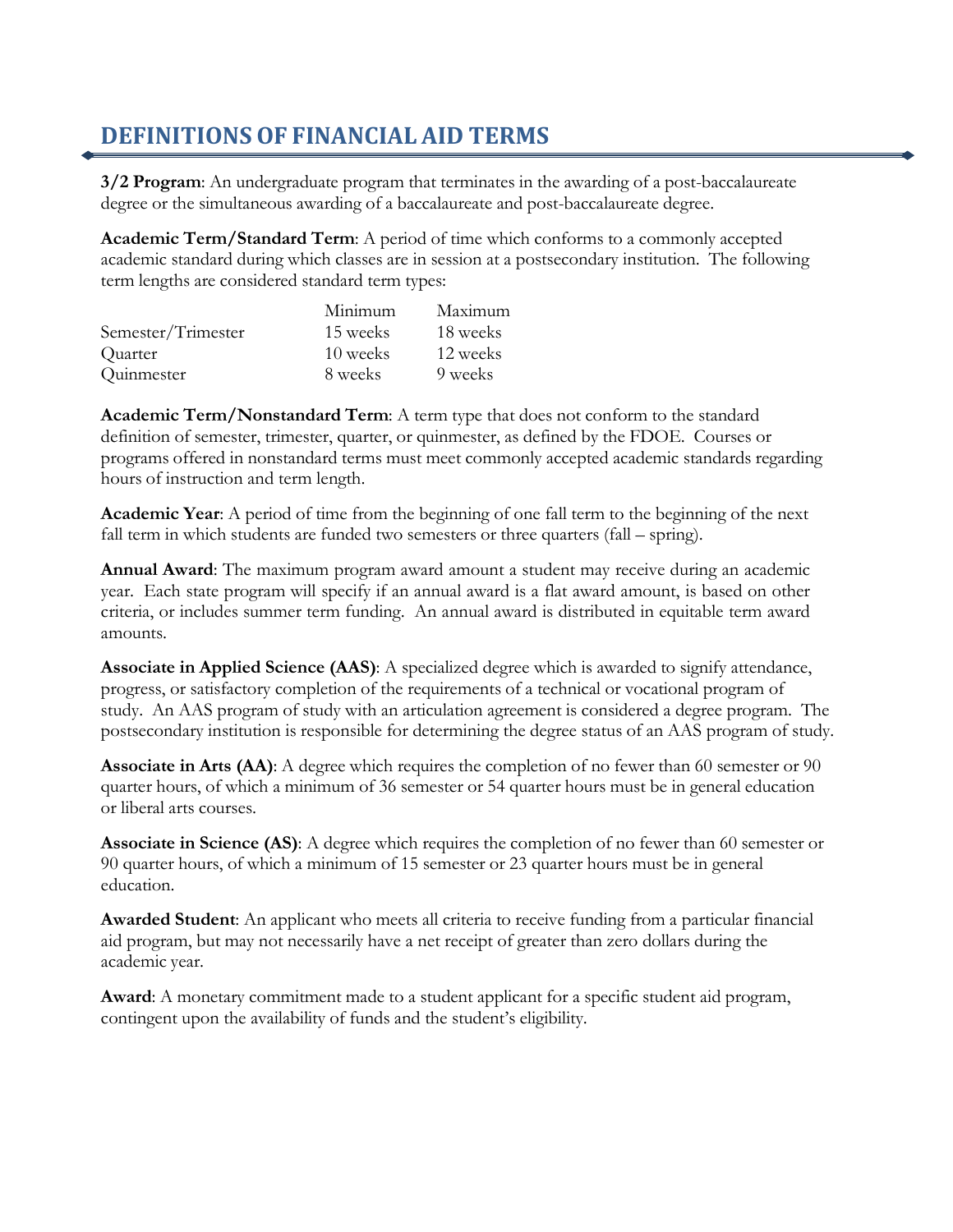**Award Year**: The first and second semesters, or the first, second, and third quarters, or the equivalent, of an academic year. See specific programs that may include a summer term award.

**Baccalaureate/Bachelor's Degree**: A degree which requires the completion of no fewer than 120 semester hours or the equivalent, a percentage of the total credits to be in general education, and which requires a minimum of a 2.0 grade point average on a 4.0 scale.

**Certificate**: A recognized undergraduate educational credential issued by a postsecondary institution to an individual who completes a course or program of study which does not result in an AA, AS, or baccalaureate degree.

**Clock Hour**: A measure of credit based on an actual contact hour of attendance.

**College-level program**: A program of academic study which leads to the awarding of a graduate degree, a bachelor's degree, an associate in arts degree, an associate in science degree, an associate in applied arts degree, or an associate in applied science degree.

**College preparatory course**: A course as defined in Board of Governors [Regulations](https://www.flbog.edu/regulations/active-regulations/) 6.002, and identified in the Counseling for Education Handbook as necessary for a student to acquire the skills or knowledge to perform successfully on college-level courses.

**Contact Hours**: For a program of study, the regularly scheduled hours of direct classroom activity.

**Cost of Attendance** (COA): The average cost for a student to attend a postsecondary institution for one academic year, which includes the cost of tuition and fees, books and supplies, room and board, transportation, and personal expenses.

**Degree Program**: An academic program of study, which upon completion, results in the awarding of one of the following degrees:

- o Associate in Arts
- o Associate in Science
- o Bachelor's
- o Master's
- o Doctorate

An AAS program of study with an articulation agreement is considered a degree program. The institution is responsible for determining the degree status of an AAS program of study.

**Dependent Student**: A student who meets the federal definition of a dependent student for Title IV purposes.

**Diploma** (**Postsecondary**): A recognized undergraduate educational credential issued by a postsecondary institution to an individual who completes a course or program of study which does not result in an AA, AS, or baccalaureate degree.

**Disbursement**: The transmission of funds from a postsecondary institution to an eligible student or to the student's institutional account.

**Distance Learning**: An educational process that is characterized by the separation, in time or place, of instructor and student.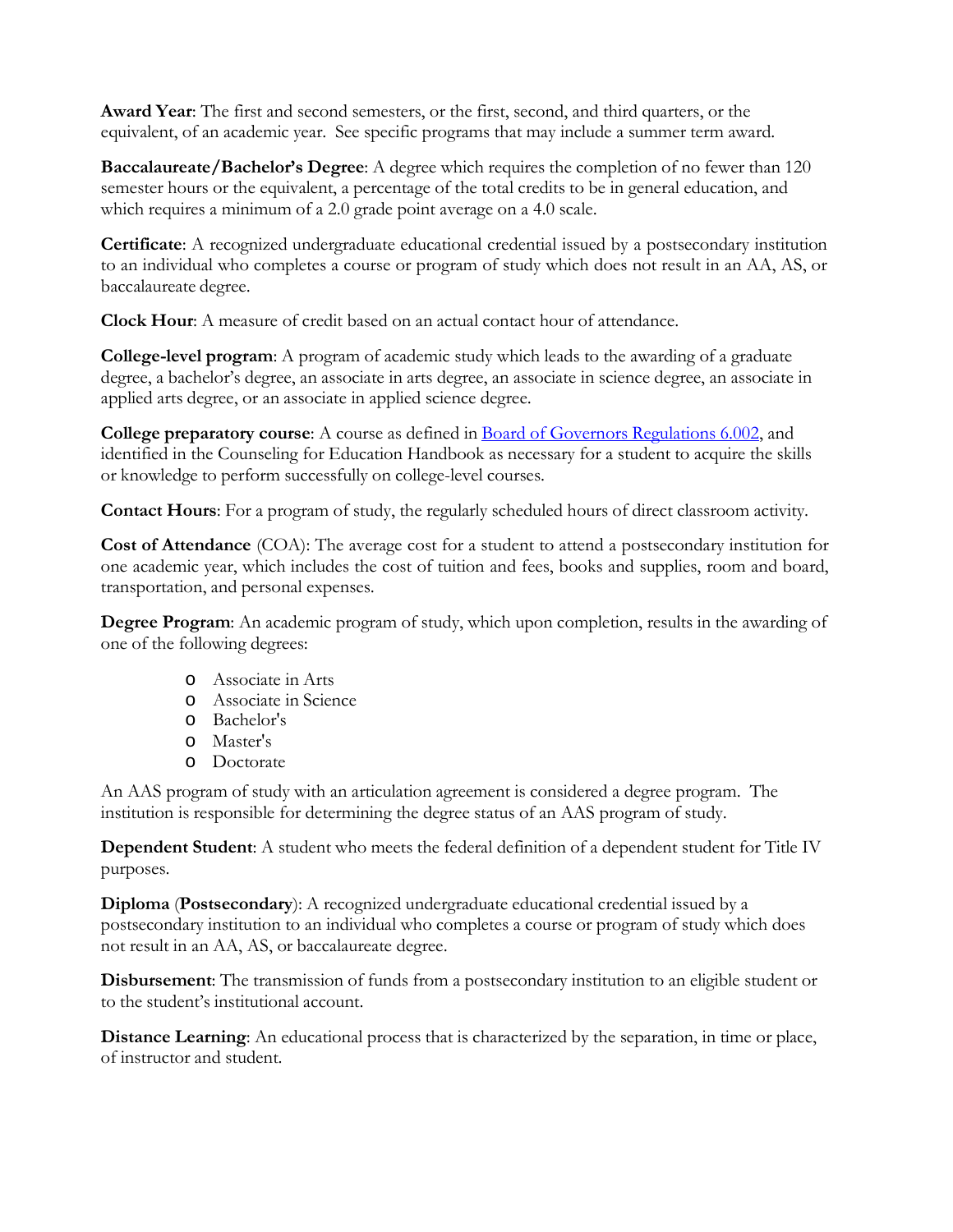**Doctorate**: A degree which requires the completion of a minimum of 60 semester or 90 quarter hours beyond a baccalaureate degree.

**Drop/Add Period**: The limited period immediately following the regular registration period which the postsecondary institution allows students to discontinue a specific course(s) and/or to enroll in an additional course(s).

**Dual Enrollment**: The enrollment of a secondary student in a postsecondary course creditable toward a postsecondary certificate, diploma, associate or baccalaureate degree, and simultaneously, toward a high school diploma.

**Early Admission**: A form of dual enrollment in which eligible secondary students apply for college admissions prior to the receipt of a high school diploma and enroll full-time in a postsecondary institution in courses that are creditable toward the high school diploma and the associate or baccalaureate degree.

**Earned Credit Hours**: The number of semester, quarter or clock hours awarded to a student upon successful completion of an academic term of study and accepted by a postsecondary institution as the satisfactory completion of hours attempted.

**Eligible Institution**: A public or private postsecondary institution that meets statutory requirements for participation in the specified state student financial assistance programs.

**Eligible Student**: A student who meets all academic criteria to receive funding from a particular financial aid program, but may not necessarily be disbursed.

**Eligible Program of Study**: A degree or postsecondary vocational or technical program of study authorized by a state student financial aid program statute.

**Enroll or Enrollment**: Registered for credit instruction.

**Expected Family Contribution (EFC)**: The amount of funds derived from the federal need analysis form (FAFSA) that a family is expected to contribute to the student's cost of attendance at a postsecondary institution.

**Fiscal Year**: Academic year funding period of July 1 through June 30.

**Financial Need**: The amount of funds derived after deducting an individual's Expected Family Contribution from the institutional cost of education.

**Free Application for Federal Student Aid (FAFSA)**: A form used by an applicant to apply for federally funded student aid programs and some state student financial aid programs. The FAFSA requests demographic, financial, and other information about an applicant and the applicant's spouse or parent(s).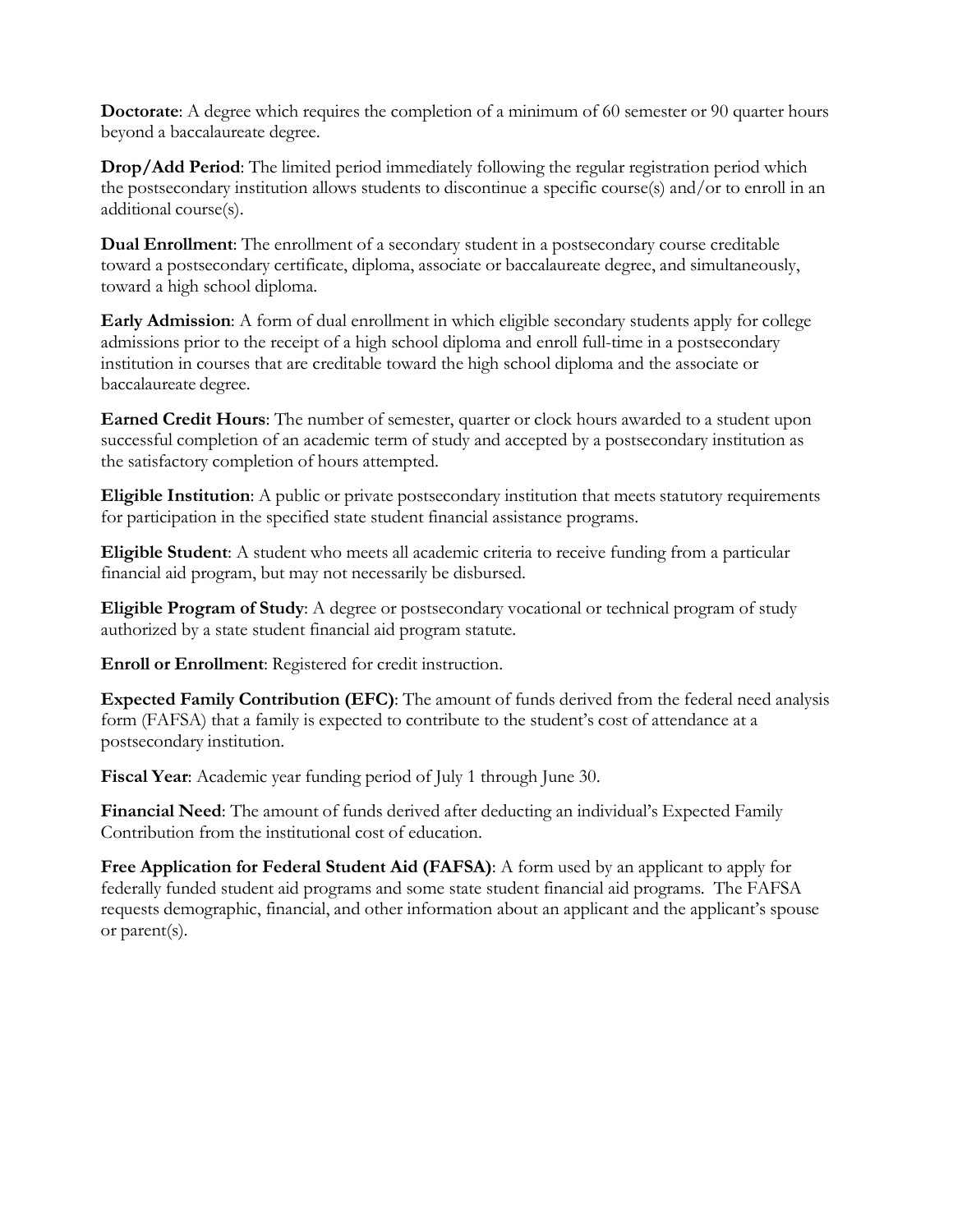## **Full-time enrollment**:

- For undergraduate degree-seeking applicants, full-time enrollment means being registered by the end of the postsecondary institution's drop/add period for at least 12 credit hours for the semester or quarter.
- For applicants seeking a postsecondary certificate or diploma, full-time enrollment means being registered for all weeks in the term for a minimum of 24 contact hours per week by the end of regular registration, including the postsecondary institution's drop/add period.
- For graduate degree-seeking applicants, full-time enrollment means being registered by the end of the institution's drop/add period for at least 9 credit hours for the semester or quarter.

**General Education Credits**: Courses in the areas of language, humanities, mathematics, natural science, and social science.

**Gift Aid**: Type of financial assistance that does not have to be paid back.

**Grade Point Average (GPA)**: The number of attempted hours divided into the number of earned quality points earned for postsecondary credit work. (See Institutional Cumulative GPA for more information.)

**Graduate Funding**: Florida Bright Futures Scholarship recipients who graduate in the 2010-11 academic year and thereafter with a baccalaureate degree in 7 semesters, or the equivalent or fewer hours, and pursue graduate study may apply the unused portion of their Florida Academic Scholars award or Florida Medallion Scholars award toward one semester of graduate study, not to exceed 15 semester hours paid at the undergraduate rate.

**Graduate Student**: A student enrolled in a degree program leading to a master's degree, doctorate degree, or any post-baccalaureate certificate.

**Grant**: A type of student financial assistance, usually based on financial need, designed to assist with educational costs and which has no repayment conditions.

**Half-time Enrollment**: For undergraduate students, enrollment in six (6) to eight (8) credit hours, or one hundred eighty (180) to two hundred sixty-nine (269) clock hours, during an academic term.

**Hours Earned**: All hours in which a student was enrolled and completed (not failed) during the academic year. This may include repeated or remedial course work even if those hours were not funded.

**Independent Student**: A student who meets the federal definition of an independent student for Title IV purposes.

**Initial Applicant**: An eligible applicant who has not previously qualified for an award or received an award from a program.

**Institutional Cumulative Grade Point Average (GPA)**: The grade point average for all graded postsecondary work attempted by the student which is included in a student's transcript at the institution where the student is seeking a degree or certificate.

**Loan**: A type of student financial assistance that must be repaid.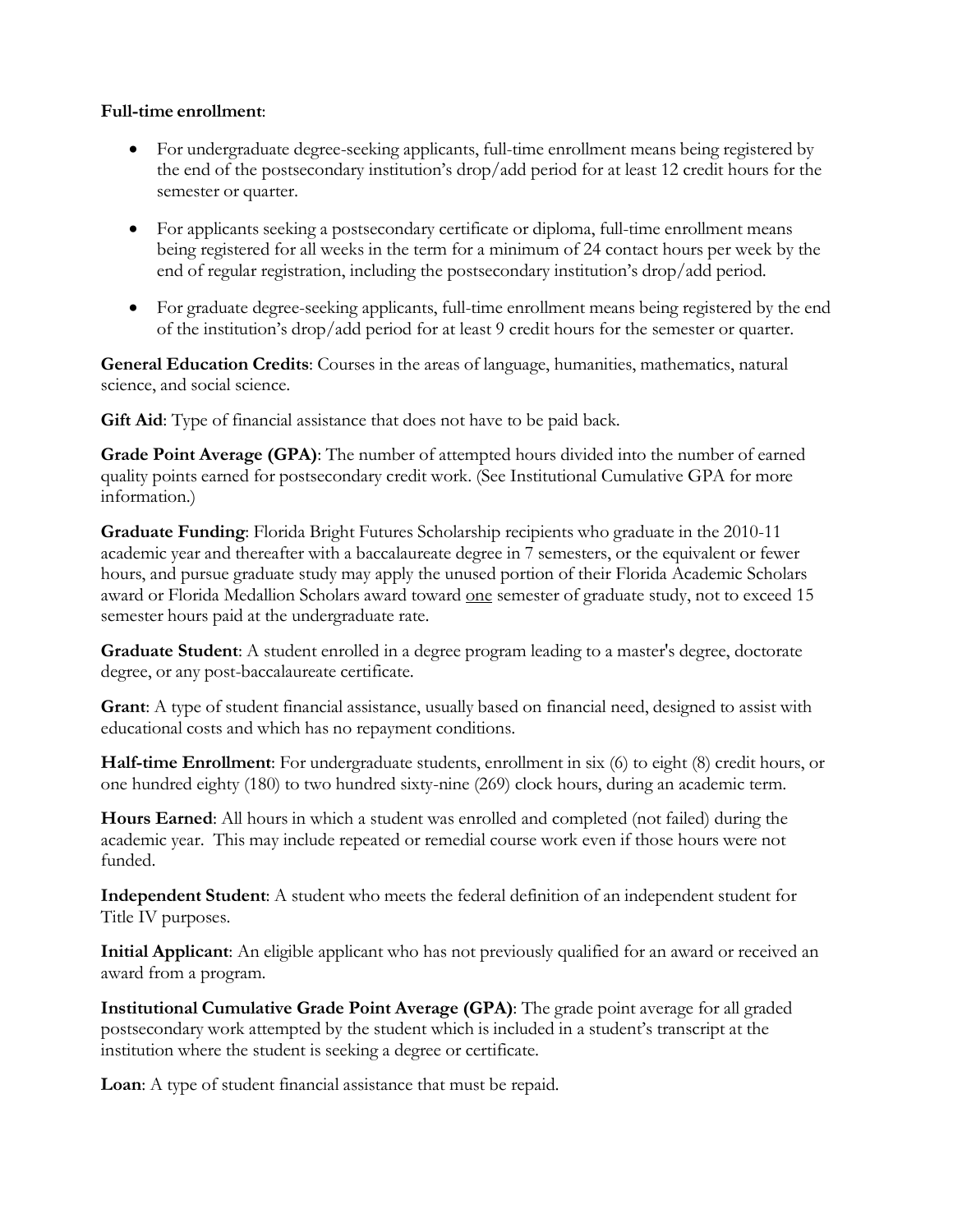**Loan Forgiveness**: Payments toward education loan balances for an eligible applicant who has completed employment service in specified areas and within a specified time frame.

**Master's Degree**: A degree which requires the completion of no fewer than 24 semester or 36 quarter hours above the baccalaureate degree.

**Minority**: Any individual belonging to one of the following race/ethnic categories: Black or African-American; Hispanic/Latino; Asian; Native Hawaiian or other Pacific Islander; American Indian or Alaska Native.

**Need**: The amount of funds derived after deducting an individual's expected family contribution (EFC) from the institutional cost of attendance.

**Non-qualifying EFC**: An expected family contribution which is above the maximum amount established by OSFA for eligibility to receive a need-based award.

**Nonstandard Term**: See Academic Term.

**Otherwise Eligible (OE)**: Otherwise Eligible students are applicants who meet all criteria to receive FSAG or FGMG awards, but were not awarded due to lack of funds.

**Postsecondary Institution**: An institution providing educational training opportunities beyond the high school level and awarding degrees, diplomas, or certificates.

**Preparatory Course**: A course defined by a postsecondary institution as necessary for a student to acquire the skills or knowledge required to perform successfully in college entry-level courses. Such a course is considered the same as a remedial course.

**Prorated Award**: An award amount less than the maximum allowed which is based on the funds available and the number of eligible applicants, or based on the number of hours a student is enrolled.

**Qualifying EFC**: An expected family contribution equal to or less than the maximum amount established by OSFA for student eligibility to receive a need-based award.

**Regular Registration**: The limited period of time prior to or at the beginning of each term during which the postsecondary institution allows students to enroll in courses.

**Reinstated Student**: An applicant who was determined eligible for a specific program award, but who did not receive funds during the immediately preceding award year.

**Remedial Course**: A course defined by a postsecondary institution as necessary for a student to acquire the skills or knowledge required to perform successfully in college level courses. Such a course is considered the same as a preparatory course.

**Renewal GPA**: A grade point average that is calculated to two decimal points. Only the second decimal point may be a rounded number from the third decimal point.

**Renewed Student**: An eligible student who received an award during one or more terms of the immediately preceding academic year.

**Repayment**: Money received from state aid which a student is required to return to the educational institution; or an amount of money received from a state scholarship loan which a student is required to return to the state.